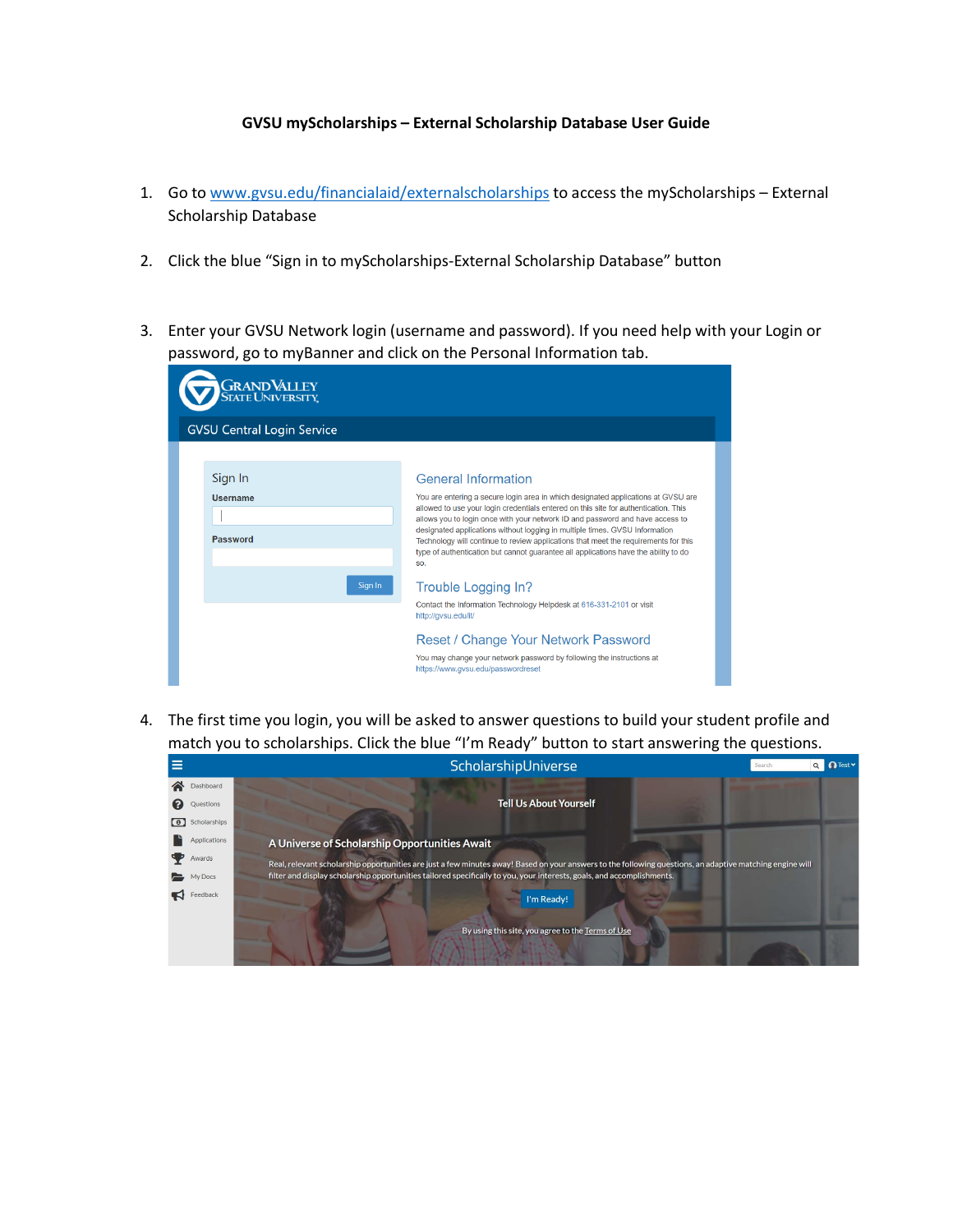5. As you answer questions, you will be able to see your matches on the top right corner.

| $\equiv$  |              | ScholarshipUniverse                         | Search         | Q OTest v          |  |
|-----------|--------------|---------------------------------------------|----------------|--------------------|--|
| ☎         | Dashboard    | <b>Tell Us About Yourself</b>               | <b>Matches</b> | <b>Opportunity</b> |  |
| ଵ         | Questions    |                                             | 24             | \$64,340           |  |
| $\bullet$ | Scholarships |                                             |                |                    |  |
| n.        | Applications | What ethnicity do you identify yourself as? |                |                    |  |
| ❤         | Awards       | $\square$ N/A                               |                |                    |  |
|           | My Docs      | Leave Feedback                              | Skip           | Continue           |  |
|           | Feedback     |                                             |                |                    |  |

6. Once you complete all questions, click the blue "View Matched Scholarship(s)" button.

| E |                                                                                                      | ScholarshipUniverse                                                                                                                                                                                                               | Search        | Q OTest v               |
|---|------------------------------------------------------------------------------------------------------|-----------------------------------------------------------------------------------------------------------------------------------------------------------------------------------------------------------------------------------|---------------|-------------------------|
|   | <b>A</b> Dashboard<br><b>Q</b> Questions<br><b>0</b> Scholarships                                    | <b>Tell Us About Yourself</b>                                                                                                                                                                                                     | Matches<br>25 | Opportunity<br>\$69,340 |
|   | $\begin{bmatrix} \mathbf{h} \\ \mathbf{h} \end{bmatrix}$ Applications<br>$\bullet$ Awards<br>My Docs | What a rockstar! You finished answering all of the available matching questions for the moment. When more become available, we'll let you know!<br>We found 25 scholarship matches worth an estimated opportunity of \$69,340.00! |               |                         |
|   | Feedback                                                                                             | $\lceil 0 \rceil$<br><b>View Matched</b><br>Scholarship(s)                                                                                                                                                                        |               | d                       |

7. If you want to see your scholarship matches before finishing the questions, you can click on the blue "Matches" button on the top right corner.

| Ξ                                           | ScholarshipUniverse           | Search         | $Q$ $Q$ Test $\blacktriangleright$ |
|---------------------------------------------|-------------------------------|----------------|------------------------------------|
| <b>Dashboard</b>                            | <b>Tell Us About Yourself</b> | <b>Matches</b> | <b>Opportunity</b>                 |
| <b>Q</b> Questions<br><b>0</b> Scholarships |                               | 25             | \$69,340                           |

8. To go back to questions at a later date, click the questions tab on the left side. You will be able to see new questions you need to answer, and you will be able to change your answer to questions in this tab.